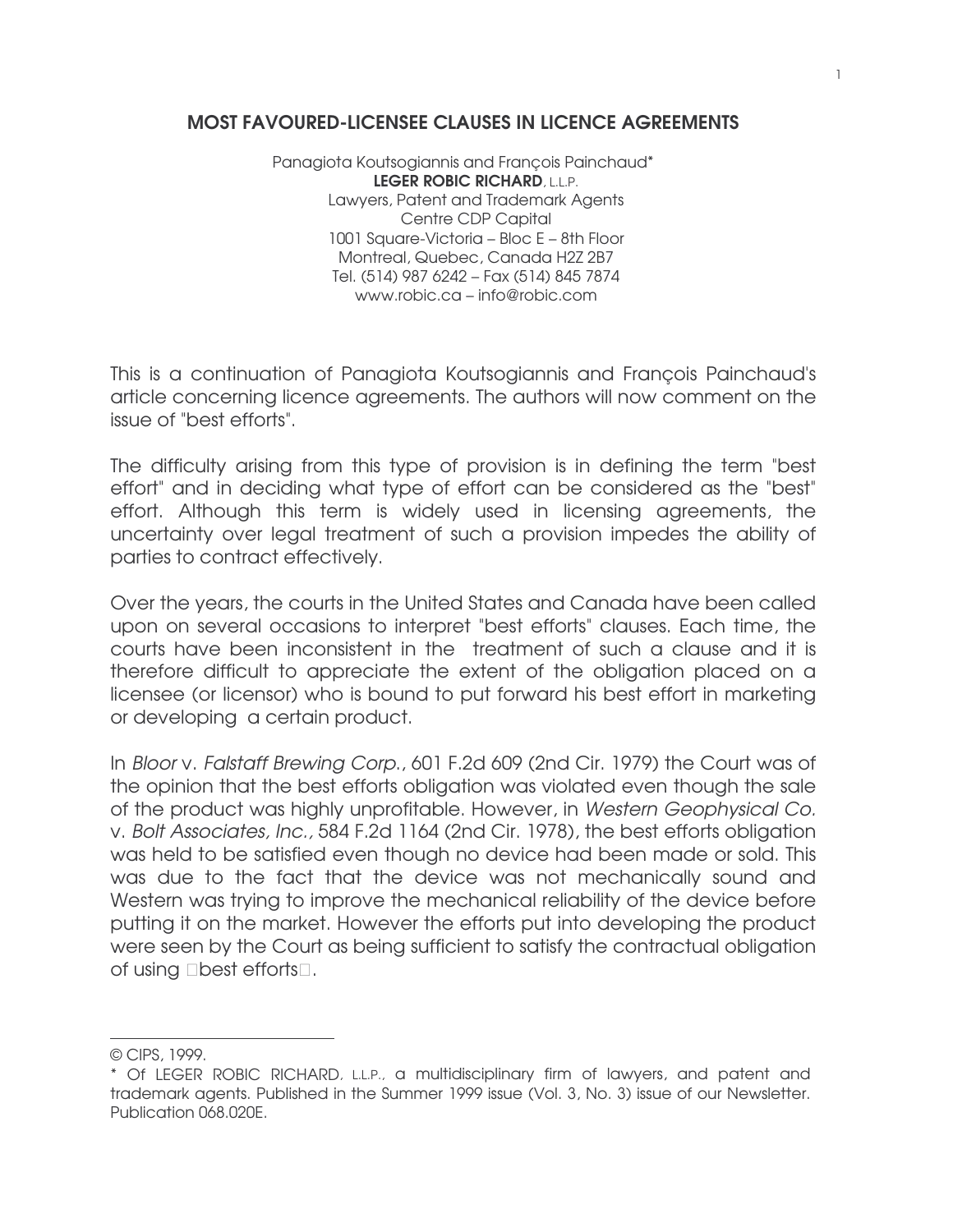In Zilg v. Prentice-Hall, Inc., 717 F.2d 671, cert. denied, 466 U.S. 938 (2nd Cir. 1983), the test used for deciding whether "best efforts" had been used was limited to whether the product had been given a reasonable chance of achieving market success.

Another test used by the courts in determining whether the obligation of "best efforts" is being satisfied is a subjective test as opposed to an objective one. This test would take into consideration the potentialities of the licensee's business and the circumstances that might arise to affect it. The party with such an obligation can only be asked to do that which is reasonably expected under the circumstances (Respirex of Canada Ltd. v. Flynn (1975), 22 C.P.R. (2d) 104 (Ont. H.C.) affirmed (1978) 41 C.P.R. (2d) 74 (Ont. C.A.)).

In Canada, there is case law defining the term "best efforts" used in contracts other than technology transfer agreements. The courts in such cases seem to equate the best efforts provision to an obligation to "leave no stone unturned": C.A.E. Industries Ltd. v. R. (1983), 2 F.C. 616 (F.C.T.D.). This would impose a tremendous obligation upon the licensee to ensure that every single possibility for exploiting or efficiently marketing the product has been thought of and that no angle has been neglected. Such an obligation would imply a substantially greater effort to be given by the licensee than that which is usually required to satisfy this type of obligation by the American courts.

## Implied Obligation of Best Efforts

The courts have sometimes had to decide whether, in the absence of an express obligation to that effect in a contract, the licensee is bound to the performance of "best efforts" arising from an implied obligation. This issue was dealt with in detail by the U.S. Court of Appeals in Permanence Corporation v. Kennametal, Inc., 908 F.2d 98 (6th Cir. 1990). The Court acknowledged that such an obligation has sometimes been inferred in certain circumstances where for example "no advance payments were made and the licensor had to rely entirely on the good faith of the licensee in order to receive any consideration in return for the grant of the exclusive agency."

The argument of the licensor in this case was that the provision for royalty payments implies a best efforts obligation because royalties will only be generated if the defendant is under a duty to exploit the patented process. However the Court came to the conclusion that a substantial minimum or advance royalty payment provides sufficient incentive and demonstration of good faith by the licensee to devote best efforts for the development of the technology, and that the implication of a best efforts obligation need not be made. In addition, the Court stated: "Especially, as is true in the present case,